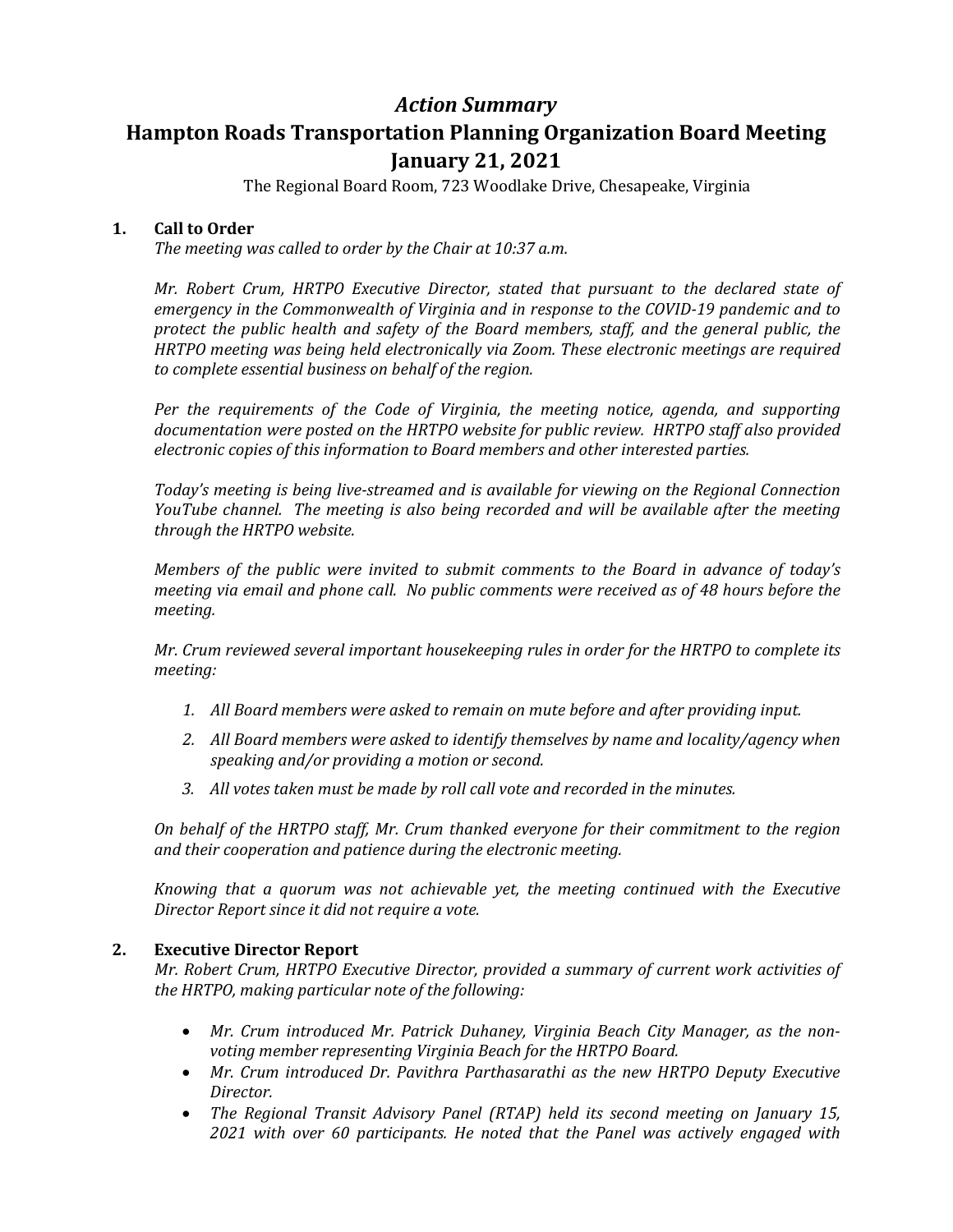*discussing ideas regarding the challenges facing the region's transit system and potential opportunities to develop a regional backbone network.*

*Attendance was taken by roll call and a quorum was achieved; the meeting continued per the agenda.*

#### **3. Approval of Agenda [Action Requested]**

*Chair Donnie Tuck asked for additions or deletions to the HRTPO Agenda. Hearing none, a roll call vote was conducted and the HRTPO Board unanimously approved the agenda as written. The roll call vote also served as record of attendance.*

## **4. Public Comments**

*The general public was provided an opportunity to provide comments in advance of the meeting by email or phone. Chair Tuck stated that HRTPO staff received no submitted comments via either option 48 hours preceding the Board meeting.*

#### **5. 2045 Long-Range Transportation Plan (LRTP) – Candidate Project Evaluation and Prioritization [Action Requested]**

Ms. Dale Stith, HRTPO Principal Transportation Planner, provided an update on the 2045 Long-*Range Transportation Plan (LRTP) draft project prioritization scores. The scores are part of the Hampton Roads 2045 Long-Range Transportation Plan: Candidate Project Evaluation and Prioritization report. Feedback received from the HRTPO Advisory and Subcommittees were addressed and/or incorporated. The public was also provided an opportunity to review the draft prioritization report and scores. One public comment was received from Southern Environmental Law Center, which was forwarded to the appropriate agencies/localities and included in Appendix B of the prioritization report.*

*Ms. Stith indicated that these priorities will provide a framework for the continuous pursuit of funding for the region's transportation system and will serve as a guide in the development of the fiscally-constrained 2045 Long-Range Transportation Plan.* 

*A roll call vote was conducted and the HRTPO Board unanimously approved the 2045 LRTP Project Prioritization scores and the Hampton Roads 2045 LRTP: Candidate Project Evaluation and Prioritization report, with the understanding that the final selection of projects to be included in the fiscally constrained plan will be based on a combination of these scores and available financial resources.*

## **6. State of Transportation in Hampton Roads – 2020 Update: Final Report [Action Requested]**

*Mr. Keith Nichols, HRTPO Principal Transportation Engineer, briefed the HRTPO on the State of Transportation in Hampton Roads report that details the current status of all facets of the transportation system in Hampton Roads, including air, rail, water, and highways. He stated that many aspects of the highway system are highlighted, including roadway usage, bridge conditions, costs of congestion, commuting characteristics, roadway safety, truck data, transit usage, active transportation, highway funding, tolling, and operations. Comparisons between Hampton Roads and similar metropolitan areas are also included.*

*Mr. Nichols highlighted the several forms of transportation that have been adversely affected by the COVID-19 pandemic, including: air and rail travel, public transportation, and peak hour roadway volumes. He noted that Active transportation, particularly bicycle miles traveled, increased sharply in the Spring of 2020 versus 2019. He also noted that crashes and fatalities decreased due to the pandemic; however, they have grown exponentially since Summer 2020.*